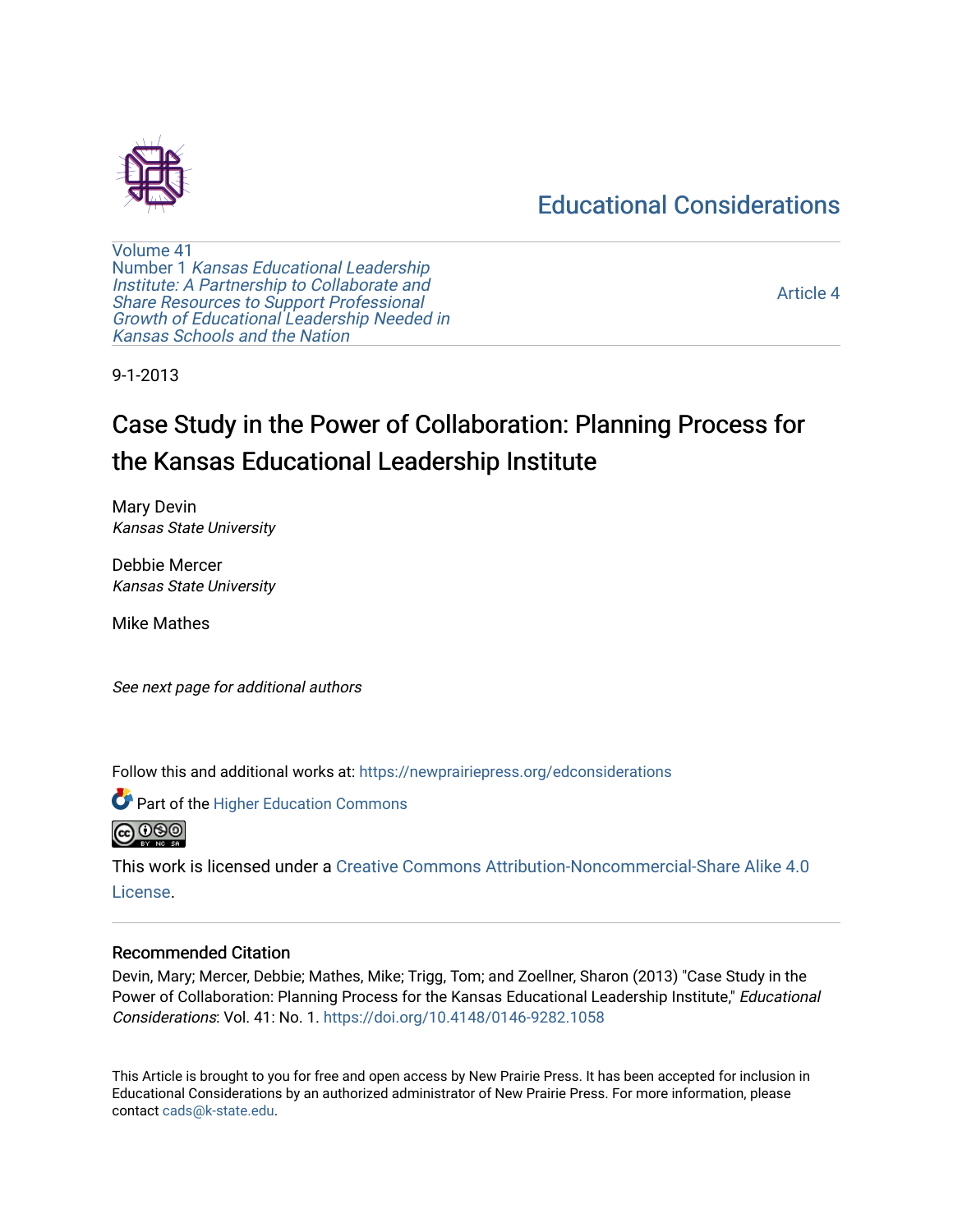# Case Study in the Power of Collaboration: Planning Process for the Kansas Educational Leadership Institute

## Authors

Mary Devin, Debbie Mercer, Mike Mathes, Tom Trigg, and Sharon Zoellner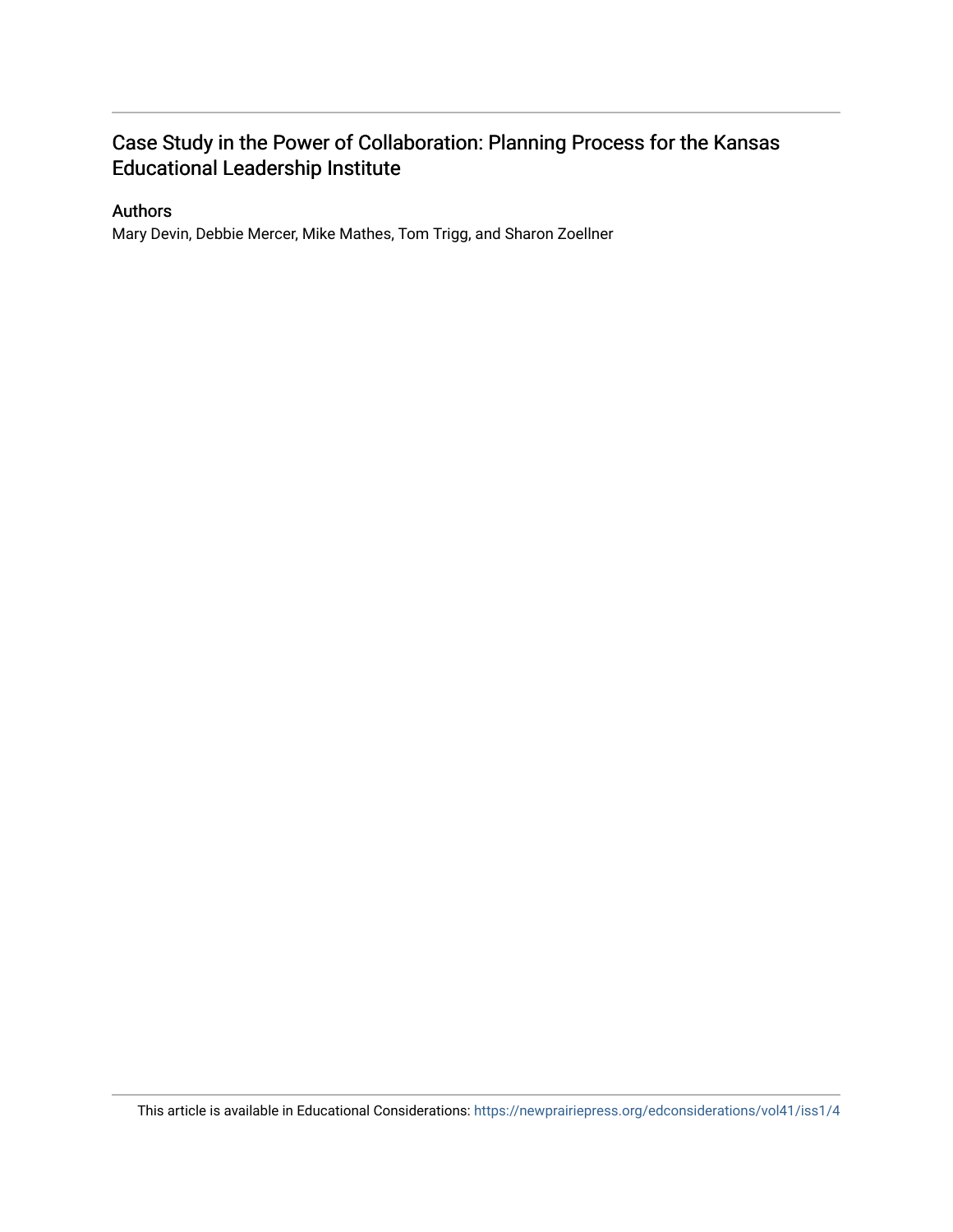# **Case Study in the Power of Collaboration: Planning Process for the Kansas Educational Leadership Institute**

Dr. Mary Devin

Contributors: Dr. Debbie Mercer, Mr. Mike Mathes, Dr. Tom Trigg, Dr. Sharon Zoellner

*Dr. Mary Devin, a former Kansas superintendent, is Associate Professor of Educational Leadership at Kansas State University, and is the Executive Director of KELI.*

*Dr. Debbie Mercer is Professor and Dean of Education, Kansas State University; Mr. Mike Mathes is Superintendent, USD 345, Topeka, KS; Dr. Tom Trigg is Superintendent, USD 229, Overland Park, KS; and Dr. Sharon Zoellner is Superintendent, USD 416, Louisburg, KS.*

### *Alone we can do so little; together we can do so much.* – Helen Keller

Systematic statewide support for the recruitment, development, and retention of quality leaders in schools and school districts was not a new idea in Kansas in late 2010, but at best it was at an elusive concept. Diverse groups had considered it among components of a long-range commitment to move Kansas education quality from good to great, but no plan for creating such a system was in place. What, then, would make the difference when another round of vision-makers gathered? The author presents the case that it was a strong sense of *collaboration* that made the difference and stimulated movement from vision making to implementation of a system to provide for support of educational leadership.

A spirit of collaboration had been building in Kansas over time. This was a state that had been focusing on improving student learning long before *No Child Left Behind* mandates were introduced, and various agencies and professional organizations had hosted conversations about the role of the state in providing the educational leadership needed for the 21st Century. The importance of quality leadership was becoming a shared value among diverse stakeholder groups, but the system was not changing.

The work of an 18-member commission created in July 2007, the Kansas Education Leadership Commission (KELC), illustrates the point. KELC was a partnership among government, public education, and private industry. Its membership was broad-based and represented the diverse size and geographic location of school districts, educational philanthropy, state administrator professional organizations, and administrator preparation programs. It included chairs of state governing bodies for K-12 and higher education systems, the president of the state teachers' association, two state legislators, a member of the governor's staff, and leaders from the private business sector. An educator and a private sector member co-chaired the Commission and funding for the work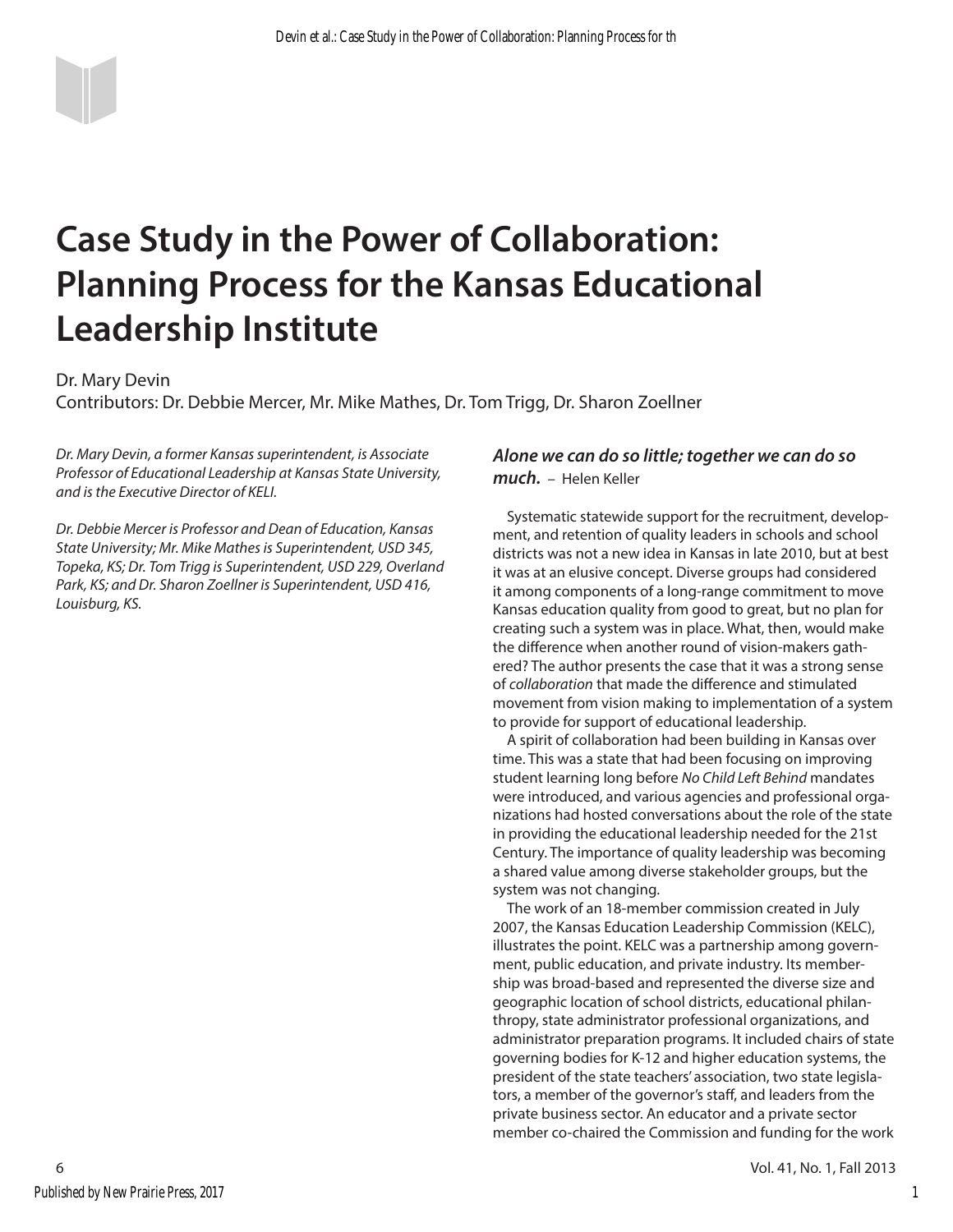came from the Wallace Foundation, the Kansas Health Foundation, and the Kansas State Department of Education (KSDE). Dr. Joseph F. Murphy, Professor of Education, Department of Leadership, Policy & Organizations, Vanderbilt University, was engaged as facilitator of the Commission's work and authored the final recommendations based on the work of its members.

The Commission spent 10 months working on its charge: to develop a set of policy recommendations for the design, implementation, and improvement over time of a system of leadership for learning in Kansas. In May 2008, leaders of KELC presented 12 recommendations to the Kansas State Board of Education. Three of the Commission's recommendations involved a systematic approach to direct support for educational leadership (KELC, 2008, p. 14):

*Recommendation 9:* Construct and fund leadership initiatives to provide continuing education programs for school leaders.

*Recommendation 10:* Rebuild the induction program for school leaders across the first two years on the job including crafting policy to support the development of model programs.

*Recommendation 11:* Emphasize the importance of coaching to the professional development of school leaders.

The Kansas State Board of Education accepted the recommendations, but again, no plan for implementation was put in place. A year and a half later, pilots were underway to assess three principal mentoring models. While the opportunity to examine existing models was a step forward, a very small number of principal mentors were being trained and the number of new principals receiving the mentoring support was insignificant compared to the number of principals statewide. Further, there was little prospect of any funding beyond the three-year grant providing that mentor training. Nothing of lasting significance had been done related to mentoring of district superintendents. Again, agreement on a vision produced no large-scale change to the system in place.

However, the influence of the KELC work had not completely ended. Two years later, five district superintendents attended a weeklong seminar on mentoring new leaders at Harvard University. That fall the director of state licensure convened a small group of educational leaders to participate in a conversation exploring a state and possible national center supporting educational leadership. Those invited to the discussion were thoughtfully selected to determine if there was interest in establishment of a center supporting leadership, statewide and possibly beyond. The short list included top state department staff charged with implementing state policy on licensing school and district administrators, the Associate Dean of Education and Department Chair of educational leadership from a state research university, and executive leaders from the three major state professional organizations that represented school boards, school administrators, and civic leadership. University participants in the conversation were selected based on the strong leadership programs at that university, both at the undergraduate and graduate levels, and because of the leadership department's reputation for and experience

with collaborating with others. Those receiving the invitation may not have expected a different result, but they did observe this was bringing together a different mix of stakeholders.

The meeting included a discussion of benefits of such a system; connecting theory and practice; collaboration as innovation; research from others such as Ohio, Delaware, and the Alliance to Reform Educational Leadership; the connection to licensure renewal; engaging the community/business ties; and building leadership capacity. Those present quickly iden-tified three points of shared commitment: 1) Post-licensure programs supporting the development of leadership were absent in Kansas; 2) Mentoring and induction programs should include introducing new leaders to functions and operations of the state board of education, the legislature, and professional organizations, and the development of advanced skills for writing/affecting policy issues; 3) Education leaders, particularly at the district level, need access to opportunities for professional growth in leadership and for a safe place to talk and network. Timing for this exploration was advantageous because a revision of state standards for leadership was scheduled to begin soon. The state's willingness to be an active partner was essential because any change would have to be compatible with state license policy regarding initial licenses and renewal of professional licenses for school administrators. The state department staff proposed the state's role was looking for active partners. In response to the invitation for collaboration, those attending agreed to engage a broader-based group of stakeholders in the conversation.

The Kansas State University College of Education and its Department of Educational Leadership committed support for such a leadership center, continuing a long-established and recognized practice of collaboration, innovation, and partnerships. Within a few weeks of the proposal discussion with KSDE, the Department Chair had secured the full support of the Dean of the College of Education and the pledged involvement of the entire department faculty. The College of Education agreed to provide space and administrative support, including a part-time executive director-like individual who would provide regular and systematic organization, support, and leadership. There were still major unknowns—uncertainty of funding sources for one, but the passion supporting the common goal and the collective belief in the power of collaboration provided the impetus for moving forward.

#### **Invitation to others to join the initiative**

To move the positive reception in the first conversation forward, the KSDE Director and the KSU Associate Dean agreed to co-chair an initiative seeking systematic support for educational leadership and issued an invitation to key leaders in the education community to further discuss the development of an Executive School Leadership Center in Kansas for both practicing executive leaders and aspiring school leaders. Those willing to attend would be considered the steering committee, so selecting whom to invite was critical. Others joining the KSDE and university leaders who had attended the first small group meeting, included the president and past president of the professional association representing school superintendents and the chairperson of a committee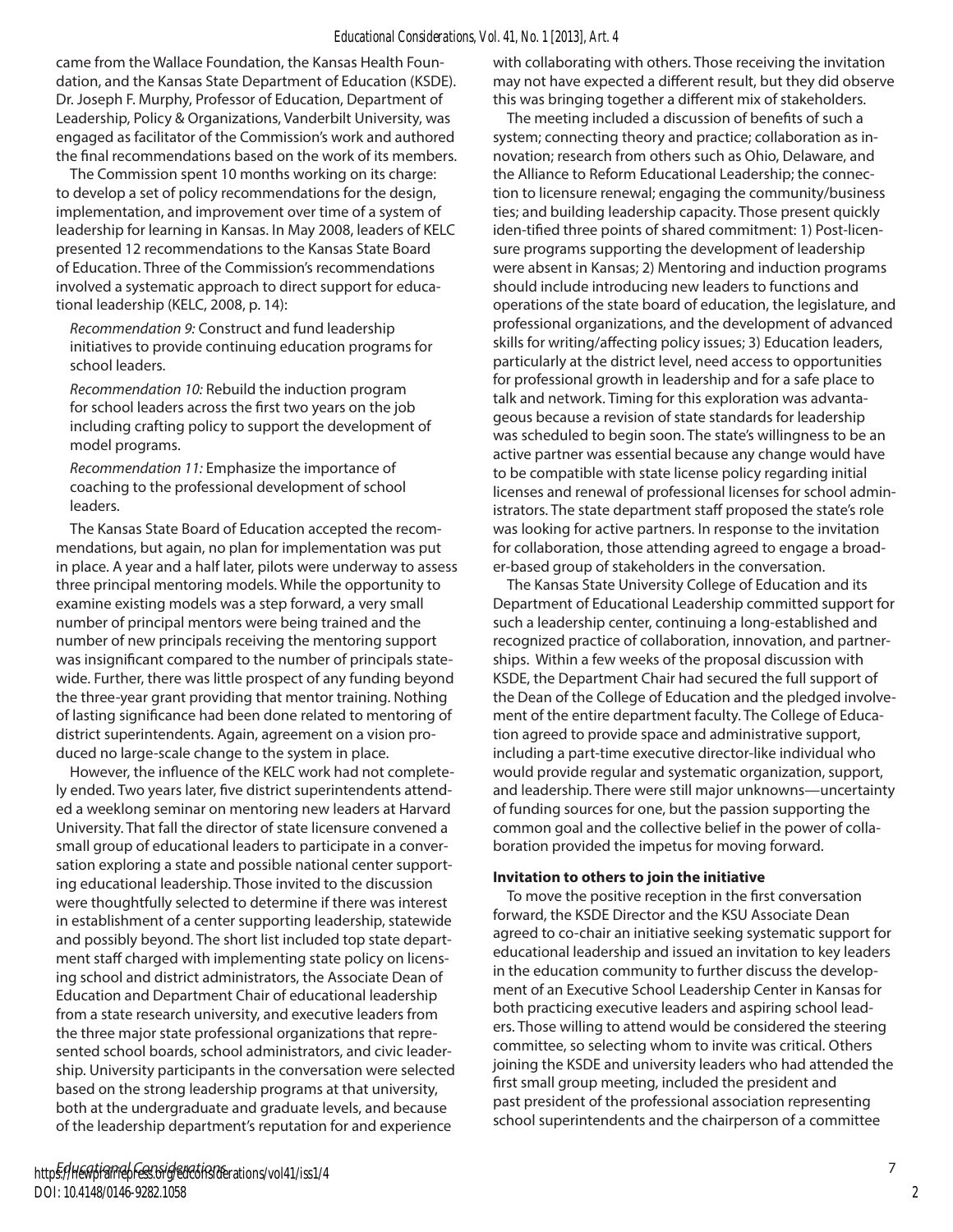appointed by that organization to identify a quality mentoring/induction program for first year superintendents. Chief executive officers from the school boards association, the united school administrators organization, and a center supporting civic leadership; plus two practicing superintendents and the five superintendents who had attended the Harvard seminar on mentoring at state department expense completed membership of the planners group. Wording of the invitation was carefully chosen to emphasize the common values and goals already identified. The initiative was described as an effort to form a collaborative relationship between KSDE, KSU, and the leading professional organizations representing district superintendents and school boards to unify support efforts.

The search for partners was expanding. To frame the conversation, research-based materials were distributed in advance to those planning to attend. Information was sent to provide background material on the concept of a centralized approach to supporting leadership. (Fullan, 2008; NASBE, 2009; Wallace Foundation, 2010; Miller, Devin & Shoop, 2005).

The first discussion item at the meeting exposed the shared interests of the 16 leaders assembled. Individuals were asked to respond to the question, "What are you looking for (from this initiative)?" Their responses fell into six general categories: mentoring (5), partnerships and networking (4), professional growth opportunities beyond mentoring (4), succession model (1), standards revision (1), and enhancing civic leadership (1). The group noted the connectedness of the expectations, reinforcing the need and the opportunity for working together to make a difference. Framework of a leadership center could include, but not be limited to, leadership preparation programs, mentoring, and induction as well as professional growth opportunities for veteran school leaders. Other agenda items included opportunities for the university staff to share examples or partnership experiences and for those attending the Harvard executive leadership seminar to review that experience and to report outcomes from committees formed to share important information with district leaders across the state. The intent of these agenda items was to pull together outcomes from efforts of the individual entities and use these collectively to move the idea of a leadership center forward. A collaborative leadership style was apparent as brainstorming for planning this initiative got underway.

One superintendent offered that such a center for leadership would be a flagship for providing growth for all educational leaders. A state department staff member added the need to think systemically, addressing both content and context, and another superintendent described such a center as a catalyst for developing continuous improvement among educational leaders, stretching them beyond comfort zones. There was consensus that a center for leadership could support new leaders, support current leaders, and attract new people into the system. Ultimately impact would spread to student performance, school boards, superintendents, principals, and would build leadership capacity throughout the educational system. It was evident the group shared a common commitment to the concept; now the challenge was to find a workable plan of implementation. This would be a test of the power of collaboration they hoped to maintain.

In the next weeks, the co-chairs assigned each participant to one of three working subgroups. Again, collaboration was supported by thoughtful assignments; each subgroup was representative of the make-up of the larger group. Subgroups were to address specific charges as follows:

- a. *Professional learning*—Develop themes/strands/format for a professional development leadership institute.
- b. *Mentoring*—Identify a research-based mentoring plan for new superintendents.
- c. *Enterprise* (structure/governance)—Address priorities, timeline, and funding.

A current superintendent chaired each subgroup, reinforcing the connection between any implementation plan and field practice where the work occurs. The next meeting was set just five weeks away and each subgroup was to meet independently before then to prepare a report to share at that time. Given that period included the winter holiday season, the schedule would test participants commitment to the initiative.

#### **Subgroups report on their work**

The second whole group meeting was in a time slot during the annual statewide conference for district leaders, in keeping with the spirit of collaboration. As subgroups reported, overlapping topics revealed both similar and varying approaches to issues, but collaborative attitudes continued. The professional development subgroup was first to present its work:

- *Timeline:* Priority for professional development (beyond mentoring/induction of first year leaders) would target practicing superintendents in the first year.
- *Content:* Six areas of leadership responsibility were proposed as the framework for professional development programming for a leadership center: Vision/ Goal Setting, Effective Resource Management, Superintendent/Board relations, Curriculum/Instruction/ Assessment, Parent/Community Relationships, and Developing Leadership/Succession Planning.

• *Action:* Survey practicing superintendents and use the results to address guiding questions:

- 1) What are current problems/issues for school administrators? (Consider needs based on experience of leaders and demographics of districts;
- 2) What offerings are currently available (from professional organizations, agencies, etc.) and how can they be coordinated to provide effective professional development;
- 3) What additional support is needed to address problems/issues and to balance growth opportunities in the six areas of professional responsibility for leaders;
- 4) Where is the expertise needed to provide the professional development programming needed?
- " *Immediate action the committee proposes to undertake:* Conducting a survey of practicing superintendents to address the guiding questions.

3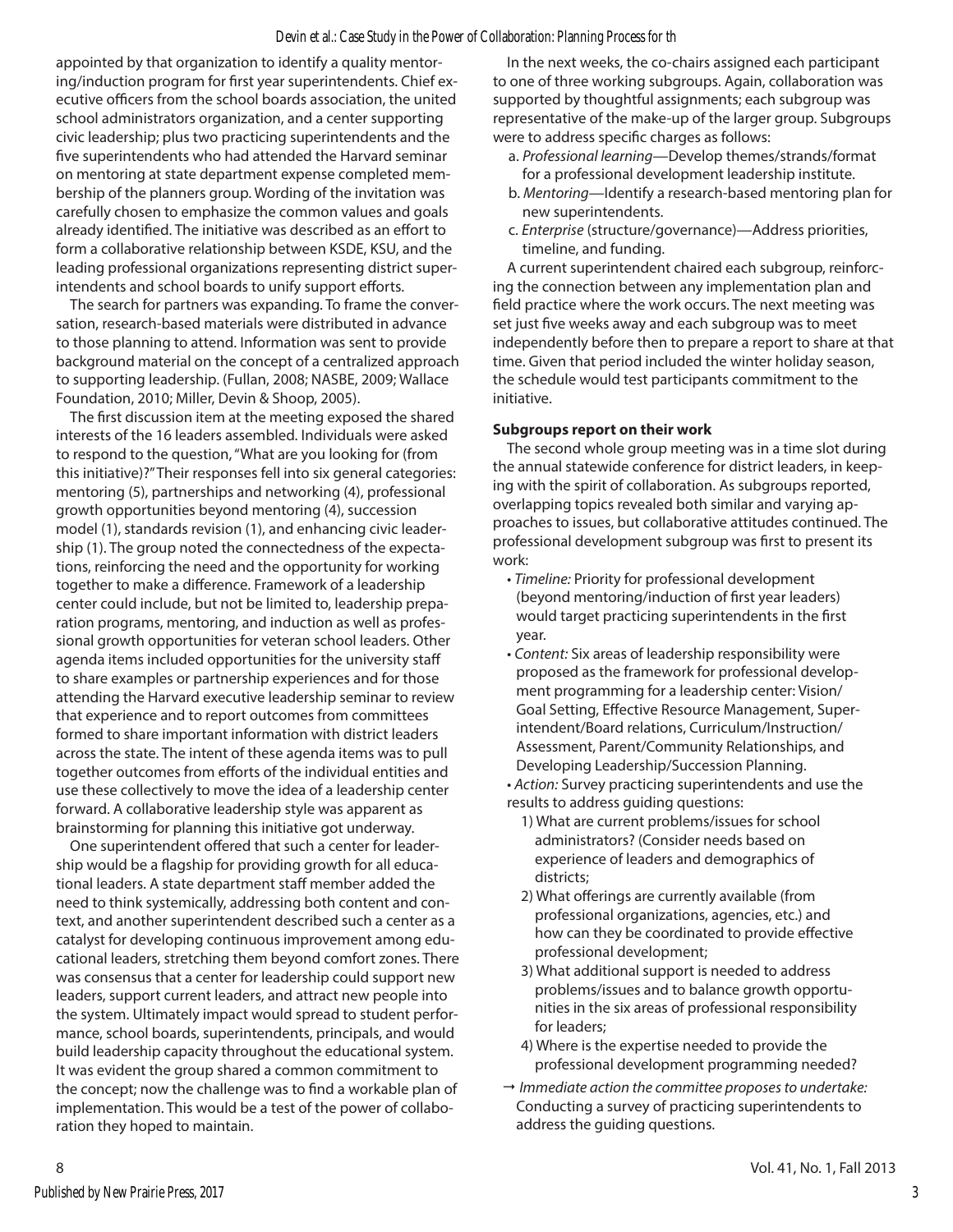Second, the Enterprise subgroup reported on its progress:

- *Priorities:* Professional development of both new and experienced leaders is the priority; programming should begin with superintendent mentoring. The proposed university position should be given specific responsibilities for coordination and training of mentors and others.
- *Timeline:* Proceed with hiring of the university position, hire two mentors and provide content and philosophy training to ensure consistency, work with stakeholder groups to schedule six professional development learning sessions during the year, assign mentors and hold the first professional learning session prior to the start of the new school year.
- *Funding:* The Kansas State College of Education should dedicate faculty responsibilities to the coordination duties and provide office space and meeting space. Funding is still needed for compensating mentors and general operations.
- *Other:* Create an advisory board to provide guidance (not governance) that is representative of the partners involved in the planning and representative of the demographics of Kansas school districts. Provide a monthly checklist/newsletter for new leaders. If funding for hiring mentors is not available, consider using practicing superintendents as mentors.

The third subgroup presented a PowerPoint describing a mentoring program for new superintendents. Their proposal was built on the work of a superintendents' association committee in place the past year that had been working on design of such a program and on activities from the Harvard Institute that five superintendents had attended the summer before. The sub-group's presentation was grounded in research and practice and based on a collaborative partnership involving the state department of education, the college of education, civic leadership center and the state professional associations respectively representing school boards and administrators.

- *Role of the Mentor–* providing support by phone, email and on-site, participating in the evaluation of the mentoring program, and assisting in preparation and delivery of professional development sessions.
- *Requirements for mentors–* Success as a Kansas superintendent and completion of mentor training.
- *Timeline–* Year 1: Focus on mentoring. Year 2: Add advanced seminar series.

At the conclusion of the discussion, each subgroup agreed to accept a continuing assignment to be completed for the next session. Enterprise would prepare drafts of a vision statement, an organizational chart, an official name, a suggested logo, an update on the university job search, and recommendations related to needed changes in language in existing regulations. The professional development subgroup would prepare and administer the survey of current superintendents, analyze results, and prepare a recommendation related to programming for professional growth of leaders. Mentoring would prepare job descriptions, a timeline for mentor/mentee interaction, and describe training needs of mentors. All members would reflect on what words should be defined and

what additions to the timeline were needed. The subgroups would have two months to complete assignments before the next whole group meeting. Subgroups were to share work so connections would be in place and final decisions for taking action steps could be put in place at the next meeting.

#### **Final planning session concludes with a decision for action**

In the intervening period, members of each subgroup met as needed to continue the work. Perhaps because each group included representatives from all of the major partners participating in the conversation, communication across groups was exceptionally effective and when the whole group reassembled, it was ready to take action. At the final whole group meeting of the planners, the mentoring subgroup presented a description of an ideal mentoring program for superintendents, including definitions of terms; points of emphasis; job descriptions; and components of mentor training based on the Harvard Leadership plan. The professional development subgroup shared results of the survey of all Kansas superintendents, based on a 49% response rate across the 284 Kansas superintendents. Table 1 is a brief summary of results of the subgroup's survey, showing the top two choices for professional development from the six broad categories of leadership responsibility, by years of experience.

| <b>Experience</b> | <b>First Choice Category</b>           | <b>Second Choice Category</b>                                                         |
|-------------------|----------------------------------------|---------------------------------------------------------------------------------------|
| 1 Year            | Curriculum, Instruction,<br>Assessment | Developing Leadership/<br><b>Effective Resource Management/</b><br>Vision (3-way tie) |
| 2-4 Years         | <b>Effective Resource Management</b>   | Curriculum, Instruction,<br>Assessment                                                |
| 5-10 Years        | <b>Effective Resource Management</b>   | Developing Leadership                                                                 |
| 10-15 Years       | <b>Effective Resource Management</b>   | Curriculum, Instruction,<br>Assessment                                                |
| 15-20 Years       | <b>Effective Resource Management</b>   | Parent Community Relations/<br>Vison, Goal Setting (tie)                              |
| Over 20 Years     | <b>Effective Resource Management</b>   | Developing Leadership                                                                 |

## Table 1 | **Results of a 2011 survey of practicing superintendents ranking professional development needs in 6 areas of leadership responsibility**

The same survey also queried respondents on the subsequent descriptors in each of the six broad categories of leadership responsibilities (see Table 2).

The final report was presented by the Enterprise subgroup that proposed the name *Kansas Educational Leadership Institute*. The proposal was specific in describing structure and governance, yet was open to incorporating programming based on work of the other two subgroups. Significant in the proposal was a commitment by the College of Education to make a substantial fiscal investment in the new Institute. The final product of the planning process rested firmly on collaboration among the members and the entities they represented.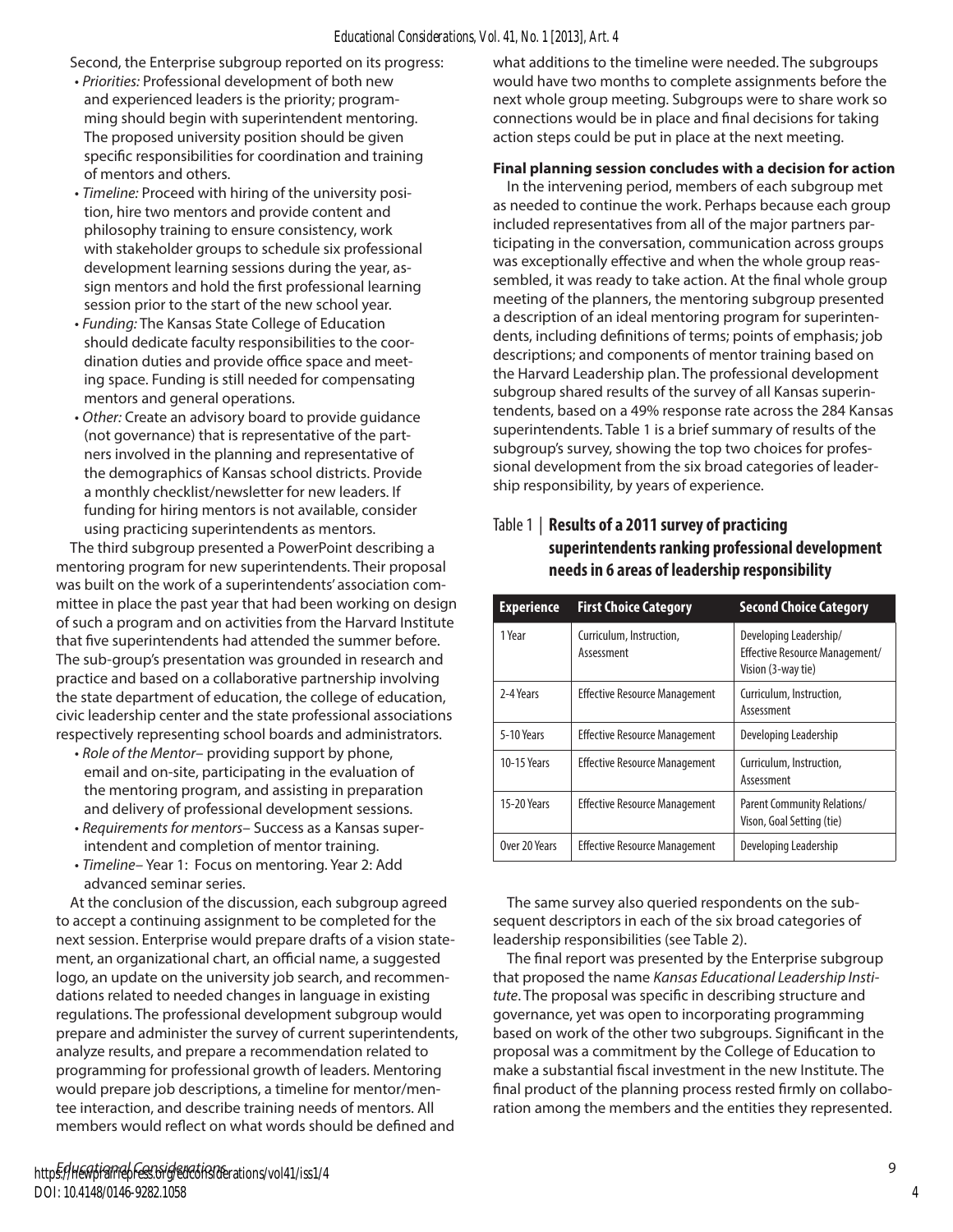# Table 2 | **Results from a 2011 survey of practicing superintendents regarding descriptors of six broad categories of leadership responsibilities**

| <b>Experience</b> | <b>Vision/Goal Setting</b>                 | <b>Effective Resource</b><br><b>Management</b> | Superintendent/<br><b>BOE Relationships</b> | Curriculum,<br>Instruction,<br><b>Assessment</b>         | <b>Parent Community</b><br><b>Relations</b> | <b>Developing</b><br>Leadership                    |
|-------------------|--------------------------------------------|------------------------------------------------|---------------------------------------------|----------------------------------------------------------|---------------------------------------------|----------------------------------------------------|
| 1 Year            | <b>Strategic Planning</b>                  | Budget                                         | Role of Supt. and BOE                       | Data Analysis/<br><b>Guaranteed Viable</b><br>Curriculum | Partnerships                                | Team Building/<br>District Leadership              |
| 2-4 Years         | <b>Strategic Planning</b>                  | Budget                                         | Role of Supt. and BOE                       | <b>Guaranteed Viable</b><br>Curriculum                   | Partnerships                                | Team Building/<br>District Leadership              |
| 5-10 Years        | <b>Strategic Planning</b>                  | <b>Budget</b>                                  | Role of Supt. and BOE                       | <b>Guaranteed Viable</b><br>Curriculum                   | Partnerships                                | Team Building/<br>District Leadership              |
| 10-15 Years       | Monitoring and<br><b>Evaluate Progress</b> | Time                                           | Communication                               | <b>Guaranteed Viable</b><br>Curriculum                   | Advocacy                                    | Team Building/<br>District Leadership              |
| 15-20 Years       | <b>Strategic Planning</b>                  | <b>Budget</b>                                  | <b>Succession Planning</b>                  | <b>Guaranteed Viable</b><br>Curriculum                   | Advocacy<br>Partnerships (tie)              | <b>Succession Planniing</b><br>within Organization |
| Over 20 Years     | <b>Strategic Planning</b>                  | Human Capital                                  | Role of Supt. and BOE                       | <b>Guaranteed Viable</b><br>Curriculum                   | Advocacy                                    | Team Building/<br>District Leadership              |

Major examples of this powerful collaboration included these excerpts from the Enterprise presentation:

- The mission statement: *"…to collaborate and share resources to support professional growth of educational leaders needed in Kansas schools for the 21st Century."*
- A Statement of Collaboration At Its Best: *The KELI partners have entered into a collaborative agreement to provide advanced leadership development and mentoring for educational leaders, to be provided in a progressive, safe, and reflective environment. The collaborative calls for: retreats centered on deep learning, onsite mentoring by experienced professional mentors, ongoing support and professional development, expansion to Kansas education leaders at all levels, high quality collaboration for best inputs, and high quality assessment of outcomes.*
- *Proposed logo:* Six interlaced circles, each one representing the major color taken from the logo of each respective partner.
- *Governance structure:* Themes of partnership and collaboration that would direct the programs of the leadership institute are described in the figure (at right).

Acceptance of the Enterprise proposal presented on March 30, 2011 produced a partnership across six state organizations/agencies: the Kansas Association of School Boards, the Kansas Center for Leadership, the Kansas School Superintendents Association, the Kansas State Department of Education, the Kansas State University College of Education/Department of Educational Leadership, and the United School Administrators of Kansas.

# Figure | **Leadership Institute Governance Structure**

| Level of<br>Responsibility                                                     | Membership                                                                                                                                                                                                                                                                                                                             | Responsibility                                                                                                                                                                                                                                                                                              |
|--------------------------------------------------------------------------------|----------------------------------------------------------------------------------------------------------------------------------------------------------------------------------------------------------------------------------------------------------------------------------------------------------------------------------------|-------------------------------------------------------------------------------------------------------------------------------------------------------------------------------------------------------------------------------------------------------------------------------------------------------------|
| <b>Steering</b><br>Committee<br>8-10 members<br>based on the<br>partnership    | • Two KSU representatives<br>appointed by the Dean<br>• One representative appointed<br>by each of the other partners<br>• Two members elected at large<br>from the Advisory Council<br>• Director as ex-officio<br>(non-voting) facilitator                                                                                           | • Assist Executive Director<br>with strategic planning,<br>development and articulation<br>of vision, selection of program<br>offerings and procedures and<br>process to implement Institute<br>programs<br>• Coordinate sharing of<br>partnership resources                                                |
| <b>Advisory Council</b><br>15-20 members<br>depending on<br>number of partners | • Two representatives of each<br>partner except KSSA (6) and<br>USA(3)<br>• 6 Superintendent members<br>adequate to represent district<br>leadership in small, medium,<br>large, rural, urban settings as<br>appointed by KSSA<br>• Director as ex-officio<br>(non-voting) facilitator<br>(Revised by St. Com.<br>5/23/11 and 6/16/11) | • Provide recommendations<br>to Steering Committee and<br><b>Fxecutive Director</b><br>• Participate in two-way<br>dialogue regarding vision,<br>priorities, implementation,<br>sharing of resources, and<br>effectiveness of programming<br>• Assist in collaboration<br>between Institute and<br>partners |